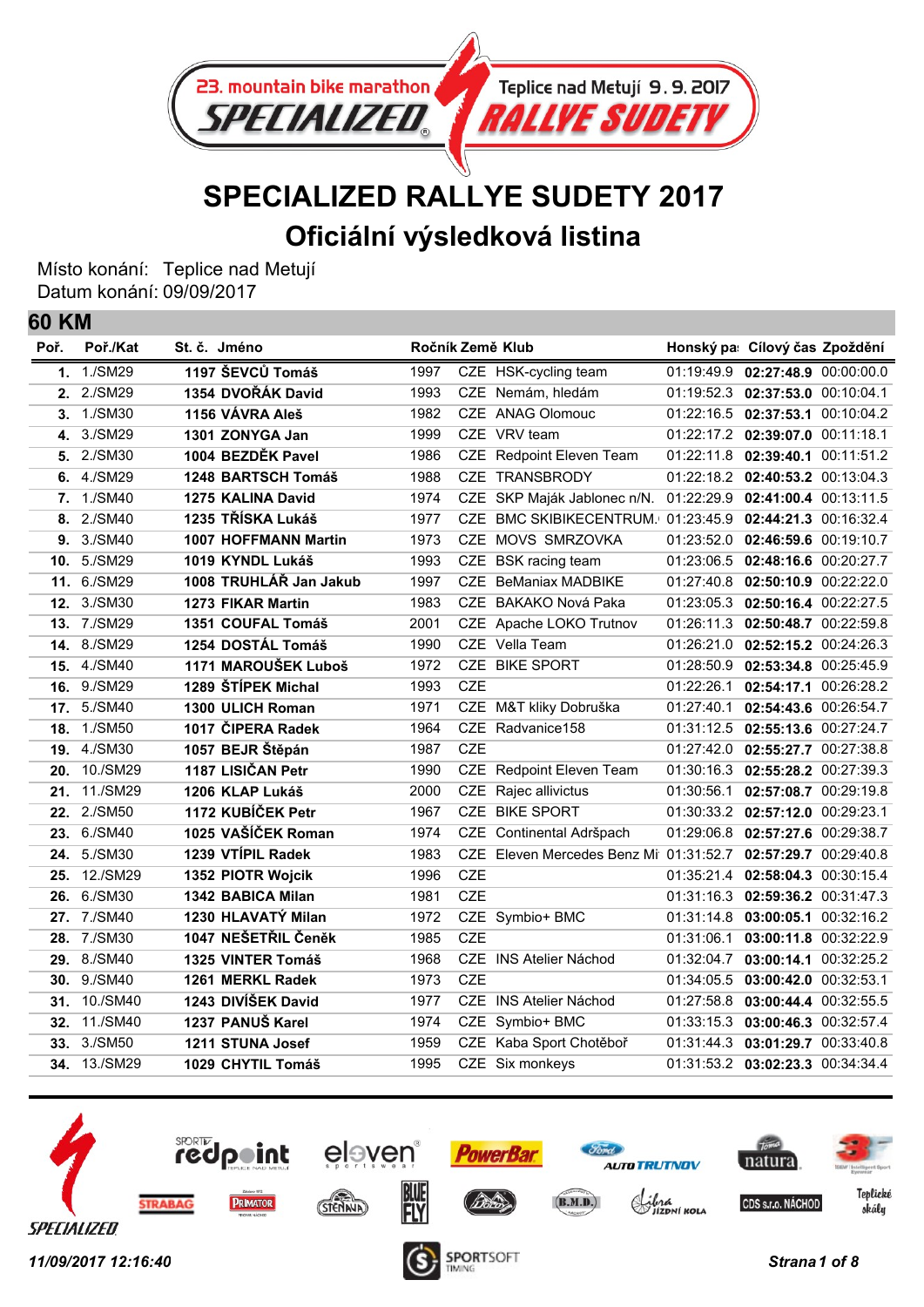| 60 KM |                              |                                           |              |            |                                                               |            |                                                                      |  |
|-------|------------------------------|-------------------------------------------|--------------|------------|---------------------------------------------------------------|------------|----------------------------------------------------------------------|--|
| Poř.  | Poř./Kat                     | St. č. Jméno                              |              |            | Ročník Země Klub                                              |            | Honský pa: Cílový čas Zpoždění                                       |  |
|       | 35. 1./SM60                  | 1031 VOŇKA Jiří                           | 1954         |            | CZE Apache LOKO Trutnov                                       |            | 01:32:41.2 03:03:58.1 00:36:09.2                                     |  |
|       | 36. 8./SM30                  | 1288 NOVOTNÝ Petr                         | 1981         |            | CZE Rohozec Amulet Team                                       |            | 01:32:34.4   03:04:01.0   00:36:12.1                                 |  |
|       | 37. 9./SM30                  | 1313 ČEFELÍN František                    | 1983         |            | CZE HAKR Brno                                                 |            | 01:34:04.2 03:04:21.4 00:36:32.5                                     |  |
| 38.   | 1./SŽ29                      | 1153 BERGEROVÁ Karolina                   | 1992         |            | CZE CK Carla.kupkolo.cz DK n 01:31:28.2 03:05:01.4 00:37:12.5 |            |                                                                      |  |
| 39.   | 14./SM29                     | 1177 THÉR Jan                             | 1999         |            | CZE GIANT Pítrs bikes                                         |            | 01:28:41.3 03:05:23.2 00:37:34.3                                     |  |
| 40.   | 15./SM29                     | 1164 RÉBL Miroslav                        | 1991         | <b>CZE</b> |                                                               |            | 01:34:18.8 03:05:40.2 00:37:51.3                                     |  |
| 41.   | 10./SM30                     | 1104 NÝVLT Michal                         | 1983         |            | CZE Minium racing                                             |            | 01:31:55.4 03:06:11.3 00:38:22.4                                     |  |
| 42.   | 11./SM30                     | 1268 ERLER Aleš                           | 1980         | <b>CZE</b> |                                                               | 01:35:01.3 | 03:07:12.6 00:39:23.7                                                |  |
|       | 43. 2./SŽ29                  | 1298 SKŘIVÁNKOVÁ Lucie                    | 1991         |            | CZE SupGirls                                                  |            | 01:34:40.9 03:07:38.3 00:39:49.4                                     |  |
| 44.   | 1./SŽ30                      | 1049 VOKATÁ Martina                       | 1983         |            | CZE TJ Sokol Nové Město nad 01:36:22.0 03:07:47.8 00:39:58.9  |            |                                                                      |  |
| 45.   | 16./SM29                     | 1154 HANOUSEK Lukáš                       | 1990         |            | CZE Apache LOKO Trutnov                                       |            | 01:34:10.9 03:08:57.1 00:41:08.2                                     |  |
| 46.   | 17./SM29                     | 1193 JANSA Tomáš                          | 2000         | <b>CZE</b> |                                                               |            | 01:38:35.8 03:09:31.0 00:41:42.1                                     |  |
| 47.   | 4./SM50                      | 1046 ČERNÝ Martin                         | 1964         |            | CZE Vella Team                                                |            | 01:36:21.1 03:09:33.2 00:41:44.3                                     |  |
| 48.   | 5./SM50                      | 1231 PROKŮPEK Aleš                        | 1966         |            | CZE Ski jilemnice                                             |            | 01:36:46.0 03:09:58.8 00:42:09.9                                     |  |
| 49.   | 12./SM40                     | 1028 HAVELKA Daniel                       | 1977         |            | CZE ZPA Bike Team                                             |            | 01:35:03.0   03:10:25.2   00:42:36.3                                 |  |
| 50.   | 12./SM30                     | 1043 VIK Pavel                            | 1981         | <b>CZE</b> |                                                               |            | 01:34:20.2 03:10:27.1 00:42:38.2                                     |  |
| 51.   | 13./SM40                     | 1302 THÉR Tomáš                           | 1973         | <b>CZE</b> |                                                               |            | 01:36:39.7 03:10:39.1 00:42:50.2                                     |  |
| 52.   | 13./SM30                     | 1139 KOPECKÝ Ladislav                     | 1985         |            | <b>CZE</b> BeManiax MADBIKE                                   |            | 01:37:42.9 03:11:18.5 00:43:29.6                                     |  |
| 53.   | 14./SM30                     | 1207 KRUSZ Piotrek                        | 1985         |            | POL Continental Adršpach                                      |            | 01:35:15.6 03:11:38.4 00:43:49.5                                     |  |
| 54.   | 15./SM30                     | 1255 SVOBODA Martin                       | 1978         | <b>CZE</b> |                                                               |            | 01:34:43.7 03:11:45.7 00:43:56.8                                     |  |
| 55.   | 14./SM40                     | 1195 SROLL Adam                           | 1975         |            | CZE LBC International                                         |            | 01:36:24.8 03:11:51.9 00:44:03.0                                     |  |
|       | 56. 3./SŽ29                  | 1295 HRUŠKOVÁ Zuzana                      | 1988         |            | CZE GHOST Team                                                |            | 01:36:23.6 03:12:24.5 00:44:35.6                                     |  |
| 57.   | 15./SM40                     | 1034 HÁLEK Václav                         | 1974         |            | CZE GT Opportunity Brno                                       | 01:39:01.8 | 03:12:41.5 00:44:52.6                                                |  |
| 58.   | 6./SM50                      | 1232 MACHEK Miloš                         | 1965         |            | CZE SK hasičů Královehradeck 01:32:35.1                       |            | 03:13:47.4 00:45:58.5                                                |  |
| 59.   | 16./SM40                     | 1319 SLÁDEK Miroslav                      | 1969         |            | CZE SK Cykloteam Broumov                                      |            | 01:39:24.0 03:14:01.6 00:46:12.7                                     |  |
| 60.   | 16./SM30                     | 1299 TOMAN Vladimír                       | 1984         | <b>CZE</b> |                                                               |            | 01:35:35.9 03:14:01.6 00:46:12.7                                     |  |
| 61.   | 17./SM30                     | 1021 NOVÁČEK JIří                         | 1979         | <b>CZE</b> |                                                               |            | 01:34:39.7 03:14:16.1 00:46:27.2                                     |  |
| 62.   | 7./SM50                      | 1054 GABRIEL Aleš                         | 1965         |            | CZE Týniště n.Orl.                                            |            | 01:35:33.6 03:14:21.3 00:46:32.4                                     |  |
| 63.   | 17./SM40                     | 1166 DUFEK Lukáš                          | 1976         |            | CZE Trutnov                                                   |            | 01:37:07.7 03:14:32.3 00:46:43.4                                     |  |
| 64.   | 18./SM30                     | 1274 LAŠTŮVKA Martin                      | 1980         |            | CZE Cyklo Tony                                                |            | 01:38:34.5 03:14:32.7 00:46:43.8                                     |  |
| 65.   | 18./SM29                     | 1143 HANWALD Matěj                        | 1988         |            | CZE A.I.S Team                                                |            | 01:36:40.6 03:14:52.7 00:47:03.8                                     |  |
|       | 66. 18./SM40                 | 1039 RYCHTERA Aleš                        | 1976         |            | CZE CC Charlie Praha                                          |            | 01:36:44.0 03:15:32.6 00:47:43.7                                     |  |
|       | 67. 8./SM50                  | 1260 ŠKLEBENÝ Vítězslav                   | 1967         |            | CZE Cyklosport Pitstop.cz                                     |            | 01:33:35.3 03:16:45.3 00:48:56.4                                     |  |
|       | 68. 19./SM30                 | 1250 BARTOŠ Martin                        | 1980         |            | CZE www.granulecz.cz                                          |            | 01:39:39.2 03:17:14.9 00:49:26.0                                     |  |
|       | 69. 19./SM40                 | 1279 BALCAR Petr                          | 1973         | CZE        |                                                               |            | 01:41:14.1 03:17:50.7 00:50:01.8                                     |  |
|       | 70. 20./SM30                 | 1335 STRUHELKA Vit                        | 1981         |            | CZE Rafkarna IDEA Cycling Te 01:40:29.6 03:17:55.0 00:50:06.1 |            |                                                                      |  |
|       | 71. 19./SM29                 | 1306 DOSTÁL Erik                          | 2000         | CZE        |                                                               |            | 01:41:15.3 03:17:56.4 00:50:07.5                                     |  |
|       | 72. 21./SM30<br>73. 1./SŽ40  | 1258 ŠŮS Martin                           | 1979         |            | CZE TRIATLON klub Klatovy                                     |            | 01:35:51.4 03:18:10.3 00:50:21.4                                     |  |
|       |                              | 1095 KLAPKOVÁ Monika                      | 1970         | CZE        |                                                               |            | 01:41:43.2 03:18:39.2 00:50:50.3                                     |  |
|       | 74. 22./SM30<br>75. 20./SM29 | 1304 ZÁLIŠ Zbyšek                         | 1987<br>2000 | CZE<br>CZE |                                                               |            | 01:38:53.0 03:20:11.3 00:52:22.4                                     |  |
|       |                              | 1127 JANSA Radek                          |              |            |                                                               |            | 01:38:35.0 03:20:40.6 00:52:51.7                                     |  |
|       | 76. 23./SM30<br>77. 9./SM50  | 1121 KUSZA Marcin<br>1191 RAK Sláva       | 1986<br>1965 | CZE        | POL Continental Adršpach                                      |            | 01:39:10.5 03:20:44.3 00:52:55.4<br>01:41:11.3 03:20:48.3 00:52:59.4 |  |
|       | 78. 20./SM40                 |                                           | 1973         | CZE        |                                                               |            |                                                                      |  |
|       | 79. 24./SM30                 | 1055 HOLUBEC Radek<br>1344 VLČEJ Radim    | 1982         | CZE        |                                                               |            | 01:40:15.1 03:20:54.1 00:53:05.2                                     |  |
|       | 80. 21./SM40                 |                                           |              |            | CZE AC údolí hladu                                            |            | 01:40:12.9 03:21:47.0 00:53:58.1                                     |  |
|       | 81. 22./SM40                 | 1252 STEJSKAL Richard<br>1215 ŠIMARA Petr | 1975<br>1977 |            | CZE Bike team u Klimešu                                       |            | 01:40:28.8 03:22:14.5 00:54:25.6                                     |  |
|       |                              |                                           |              |            |                                                               |            | 01:40:39.5 03:22:15.2 00:54:26.3                                     |  |
|       | 82. 23./SM40                 | 1253 JISKRA Marek                         | 1974         |            | CZE Sella Bike Team                                           |            | 01:43:47.2 03:23:15.6 00:55:26.7                                     |  |

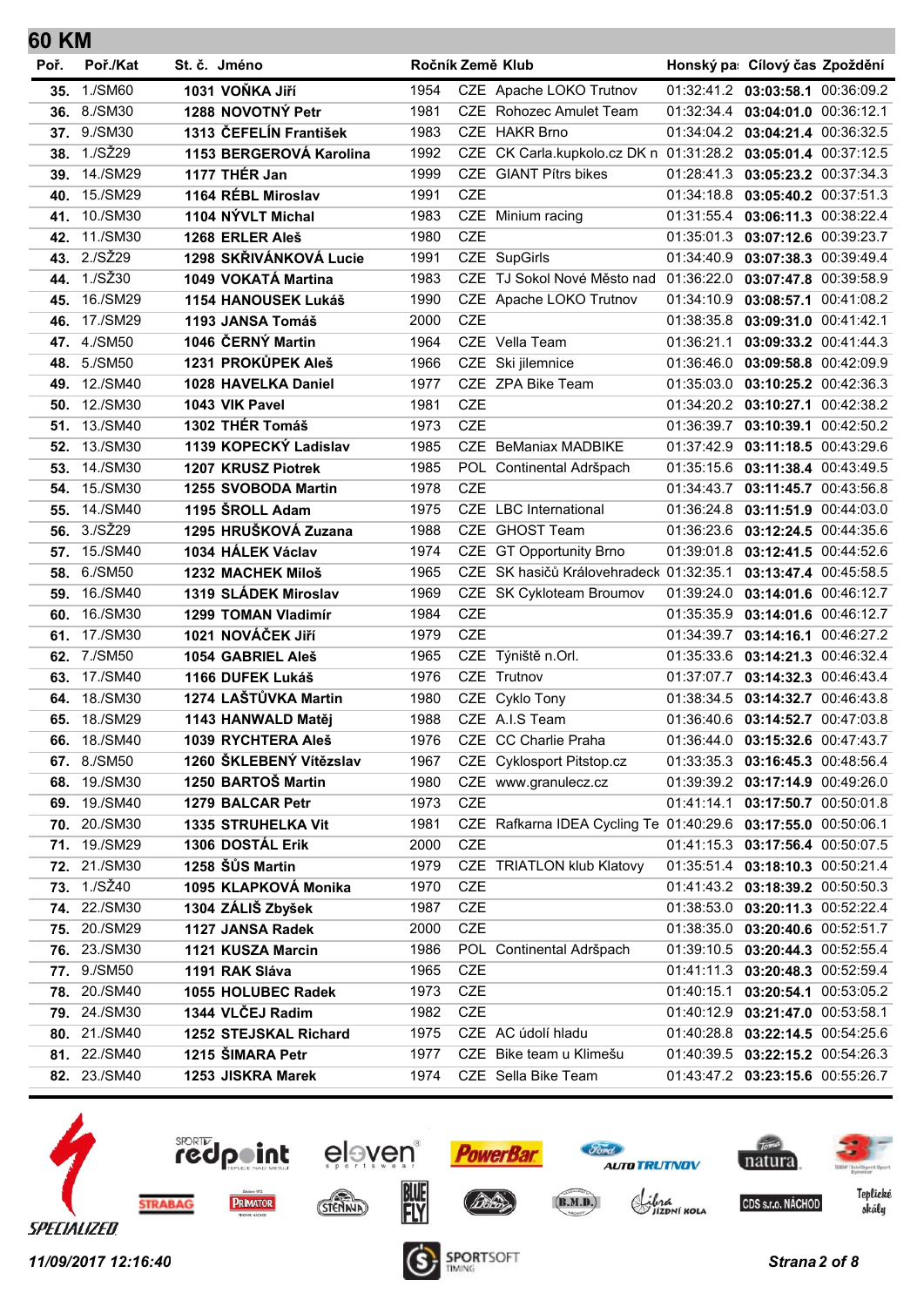| 60 KM |               |                          |      |            |                                                               |                                      |            |
|-------|---------------|--------------------------|------|------------|---------------------------------------------------------------|--------------------------------------|------------|
| Poř.  | Poř./Kat      | St. č. Jméno             |      |            | Ročník Země Klub                                              | Honský pa: Cílový čas Zpoždění       |            |
|       | 83. 24./SM40  | 1188 VIT Premysl         | 1977 | <b>CZE</b> |                                                               | 03:23:38.5 00:55:49.6                |            |
|       | 84. 25./SM30  | 1199 JANOUCH Tomáš       | 1987 |            | CZE Symbio+ BMC                                               | 01:43:09.8  03:24:14.5  00:56:25.6   |            |
|       | 85. 26./SM30  | 1196 VASZILY Lumír       | 1986 |            | CZE SK SKIVELO neslysicich ( 01:40:49.3 03:24:38.6 00:56:49.7 |                                      |            |
|       | 86. 25./SM40  | 1135 VSETICEK Jan        | 1977 |            | CZE V Klidu V Pohode                                          | 01:40:30.8 03:24:39.8 00:56:50.9     |            |
|       | 87. 26./SM40  | 1132 ŠANDA Martin        | 1975 |            | CZE Continental Adršpach                                      | 01:40:43.5 03:25:07.4 00:57:18.5     |            |
|       | 88. 27./SM30  | 1111 KÁRNÍK Jan          | 1978 |            | CZE Fanaticus                                                 | 01:43:58.2 03:25:16.1 00:57:27.2     |            |
| 89.   | 27./SM40      | 1053 LAVRÍK Josef        | 1973 | <b>CZE</b> |                                                               | 01:42:13.4 03:25:23.1                | 00:57:34.2 |
| 90.   | 10./SM50      | 1117 ELICH Jiří          | 1964 |            | CZE Apache LOKO Trutnov                                       | 01:38:43.7 03:25:52.5 00:58:03.6     |            |
| 91.   | 28./SM30      | 1128 JASSO Ladislav      | 1987 | CZE        |                                                               | 01:42:42.5 03:26:00.9 00:58:12.0     |            |
|       | 92. 29./SM30  | 1348 EFLER Martin        | 1981 | <b>CZE</b> |                                                               | 01:42:10.1 03:26:07.4 00:58:18.5     |            |
| 93.   | 11./SM50      | <b>1287 MACEK Martin</b> | 1964 |            | CZE SK Finisher                                               | 01:41:10.6 03:26:14.1 00:58:25.2     |            |
| 94.   | 21./SM29      | 1238 HRADIL Jakub        | 1991 |            | CZE BIKE SPORT                                                | 01:41:13.2 03:26:22.1 00:58:33.2     |            |
| 95.   | 30./SM30      | 1297 ROMPORTL Dušan      | 1978 |            | CZE Caballeros de Olšany                                      | 01:43:56.0 03:27:00.7 00:59:11.8     |            |
|       | 96. 28./SM40  | 1334 VLČEK Roman         | 1974 |            | CZE TJ Sokol Olešnice                                         | 01:42:10.9 03:27:01.1 00:59:12.2     |            |
| 97.   | 29./SM40      | 1183 KALINA Ivan         | 1972 |            | CZE BIKE SPORT                                                | 01:44:49.8 03:27:14.6 00:59:25.7     |            |
|       | 98. 2./SŽ30   | 1340 VŠIANSKÁ Hana       | 1986 |            | CZE SupGirsl                                                  | 01:42:13.2 03:28:29.5 01:00:40.6     |            |
|       | 99. 2./SŽ40   | 1063 BOHABOJOVÁ Olga     | 1976 |            | CZE Lékárna Zásmuky                                           | 01:43:49.5 03:28:38.9 01:00:50.0     |            |
|       | 100. 30./SM40 | 1263 SLANÝ Petr          | 1974 | <b>CZE</b> |                                                               | 01:45:38.1 03:28:44.0 01:00:55.1     |            |
|       | 101. 31./SM40 | 1148 BARTOLOMĚJEV Pavel  | 1972 |            | CZE Kerteam                                                   | 01:41:43.6 03:28:45.6 01:00:56.7     |            |
| 102.  | 32./SM40      | 1285 RADA Stanislav      | 1976 | <b>CZE</b> |                                                               | 01:44:18.9 03:28:51.0 01:01:02.1     |            |
|       | 103. 31./SM30 | 1087 CELBA Petr          | 1986 |            | CZE Pell's Team Brno                                          | 01:42:48.8 03:29:58.5 01:02:09.6     |            |
|       | 104. 12./SM50 | 1336 HAHN Cassen         | 1967 |            | <b>GER Team Buschmühle</b>                                    | 01:42:39.3 03:30:22.7 01:02:33.8     |            |
| 105.  | 33./SM40      | 1328 FLOUSEK Luboš       | 1973 | <b>CZE</b> |                                                               | 01:45:38.9 03:30:34.7 01:02:45.8     |            |
| 106.  | 13./SM50      | 1124 HLADÍK Vladislav    | 1965 |            | CZE Trutnov                                                   | 01:41:09.8 03:30:53.7 01:03:04.8     |            |
|       | 107. 34./SM40 | 1321 BEZDÍČEK Petr       | 1974 | <b>CZE</b> |                                                               | 01:48:11.1 03:31:07.4 01:03:18.5     |            |
|       | 108. 35./SM40 | 1130 VOLESKÝ Miloš       | 1972 |            | CZE MILDATEAM                                                 | 01:43:18.4   03:32:02.9   01:04:14.0 |            |
|       | 109. 32./SM30 | 1141 HERMAN Lukáš        | 1984 |            | CZE Motoherman                                                | 01:40:16.2 03:32:08.1 01:04:19.2     |            |
|       | 110. 14./SM50 | 1209 KOTLÁŘ Luboš        | 1964 |            | CZE Ronal                                                     | 01:38:15.5 03:33:04.6 01:05:15.7     |            |
|       | 111. 22./SM29 | 1068 STEINER Jan         | 1998 |            | CZE Koloniál Renata                                           | 01:45:49.2 03:33:05.4 01:05:16.5     |            |
|       | 112. 36./SM40 | 1256 SVOBODA Tomáš       | 1968 | <b>CZE</b> |                                                               | 01:45:52.4 03:33:05.5 01:05:16.6     |            |
|       | 113. 4./SŽ29  | 1081 JIROUTOVÁ Lucie     | 1992 |            | CZE Pell's Team Brno                                          | 01:46:41.4 03:33:08.9 01:05:20.0     |            |
|       | 114. 37./SM40 | 1291 TRYZNA Tomáš        | 1969 | CZE        |                                                               | 01:41:13.0 03:33:32.0 01:05:43.1     |            |
|       | 115. 38./SM40 | 1185 MACH Marcel         | 1971 |            | CZE Hugobiketeam                                              | 01:48:46.3 03:33:33.2 01:05:44.3     |            |
|       | 116. 39./SM40 | 1072 DOLEJŠ Miloš        | 1974 | <b>CZE</b> |                                                               | 01:45:34.1 03:33:37.1 01:05:48.2     |            |
|       | 117. 33./SM30 | 1257 DRBOHLAV Vojtech    | 1979 | CZE        |                                                               | 01:44:52.2 03:33:37.4 01:05:48.5     |            |
|       | 118. 34./SM30 | 1074 LANGENBERGER Adam   | 1985 |            | CZE Children of Olymp                                         | 01:47:26.2 03:34:41.0 01:06:52.1     |            |
|       | 119. 35./SM30 | 1059 KLIMEŠ Václav       | 1981 | CZE        |                                                               | 01:42:44.7 03:35:19.9 01:07:31.0     |            |
|       | 120. 23./SM29 | 1225 KÁŇA Tomáš          | 1995 |            | CZE Redpoint Eleven Team                                      | 01:45:11.3 03:36:07.3 01:08:18.4     |            |
|       | 121. 15./SM50 | 1165 ZELENÝ Petr         | 1960 | <b>CZE</b> |                                                               | 01:45:50.9 03:36:37.3 01:08:48.4     |            |
| 122.  | 24./SM29      | 1280 ŠEDIVÝ Petr         | 1990 |            | CZE www.testado.cz                                            | 01:44:01.0 03:36:40.0 01:08:51.1     |            |
|       | 123. 3./SŽ30  | 1310 SYCHROVÁ Ivana      | 1983 | CZE        |                                                               | 01:47:00.0 03:36:46.7 01:08:57.8     |            |
|       | 124. 16./SM50 | 1174 JUNEK Petr.         | 1965 |            | CZE KL sport Most                                             | 01:47:58.0 03:36:47.3 01:08:58.4     |            |
| 125.  | 40./SM40      | 1217 HOVÁDEK Radek       | 1971 |            | CZE PSCycling Hradec králové 01:46:31.4 03:36:52.6 01:09:03.7 |                                      |            |
| 126.  | 36./SM30      | 1159 VALÁŠEK David       | 1985 |            | CZE All Blacks                                                | 01:41:41.0 03:38:01.7 01:10:12.8     |            |
| 127.  | 37./SM30      | 1173 TOZER Leigh         | 1980 |            | AUS NonStop Recruitment                                       | 01:42:13.9 03:38:38.7 01:10:49.8     |            |
|       | 128. 17./SM50 | 1267 JUNG Hans           | 1962 |            | <b>GER Endorphinehead</b>                                     | 01:48:04.8 03:40:13.0 01:12:24.1     |            |
| 129.  | 18./SM50      | 1317 JELEN Petr          | 1967 |            | CZE Cannondale Hronov                                         | 01:50:29.0 03:40:18.5 01:12:29.6     |            |
| 130.  | 41./SM40      | 1326 MIKŠOVSKÝ Martin    | 1968 | CZE        |                                                               | 01:51:24.4 03:41:04.7 01:13:15.8     |            |

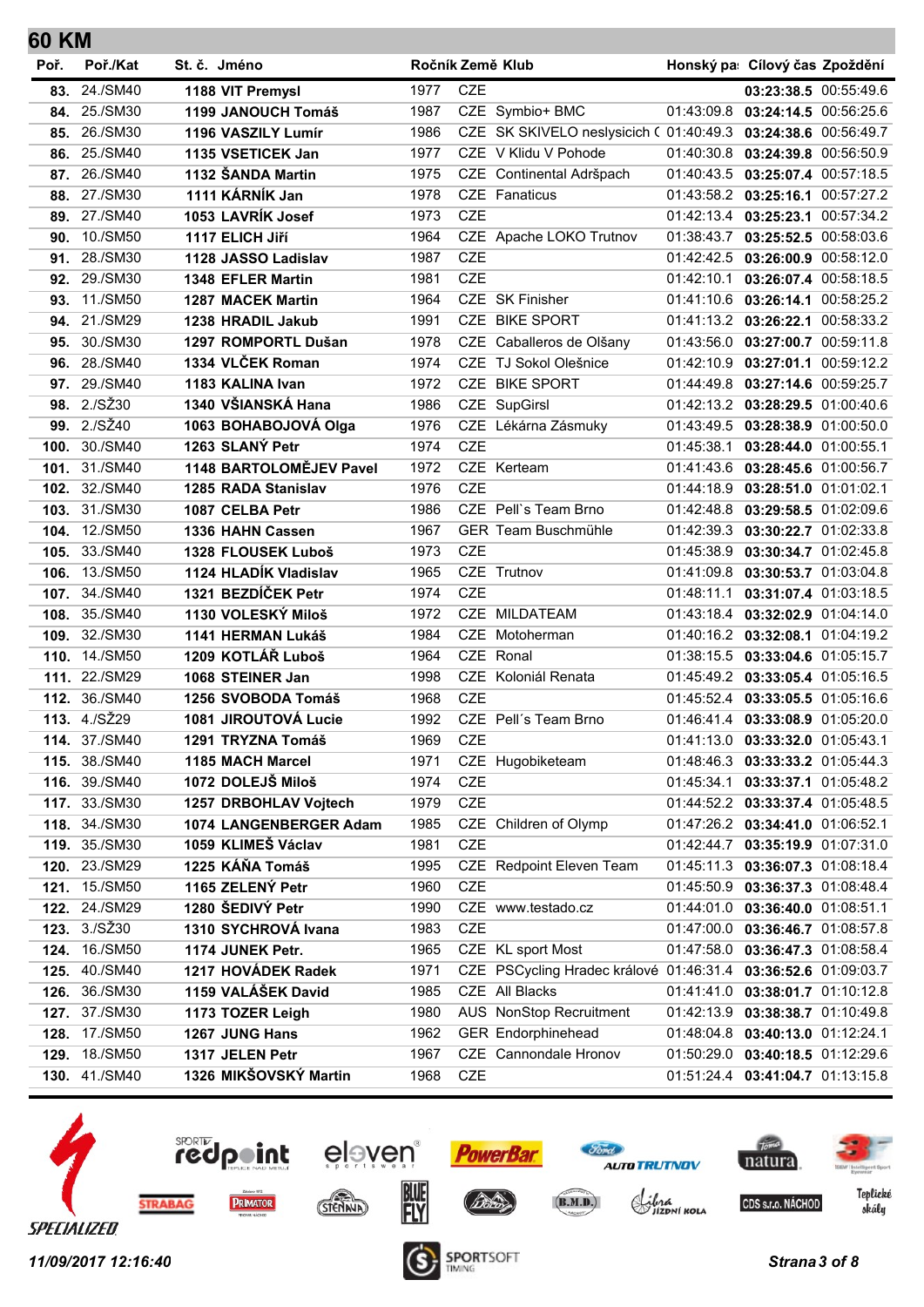| 60 KM |               |                            |      |            |                                                                   |            |                                      |  |
|-------|---------------|----------------------------|------|------------|-------------------------------------------------------------------|------------|--------------------------------------|--|
| Poř.  | Poř./Kat      | St. č. Jméno               |      |            | Ročník Země Klub                                                  |            | Honský pa: Cílový čas Zpoždění       |  |
| 131.  | 25./SM29      | 1245 MACH Josef            | 1988 |            | CZE BAKAKO Nová Paka                                              |            | 01:34:09.2 03:43:13.9 01:15:25.0     |  |
|       | 132. 26./SM29 | 1126 ŠULC Matěj            | 2000 |            | CZE S-sport Hronov                                                |            | 01:50:42.6 03:43:55.4 01:16:06.5     |  |
| 133.  | 42./SM40      | 1201 STAFFA Pavel          | 1975 |            | CZE tj sokol racice nad trotinou 01:48:01.2 03:44:08.7 01:16:19.8 |            |                                      |  |
| 134.  | 27./SM29      | <b>1269 KAVALEK Michal</b> | 1992 |            | CZE Ž3 SPORT                                                      |            | 01:53:13.3 03:44:16.8 01:16:27.9     |  |
| 135.  | 38./SM30      | 1106 POLICAR Josef         | 1984 |            | CZE Spectrumbike MTB Team 01:49:44.4 03:44:19.5 01:16:30.6        |            |                                      |  |
|       | 136. 5./SŽ29  | 1266 THÉROVÁ Karolína      | 2002 | <b>CZE</b> |                                                                   |            | 01:51:38.5 03:44:47.6 01:16:58.7     |  |
| 137.  | 28./SM29      | 1186 SOLDÁN Martin         | 2001 | CZE        |                                                                   |            | 01:47:34.9 03:45:44.8 01:17:55.9     |  |
| 138.  | 6./SŽ29       | 1133 ZÍTKOVÁ Radka         | 1988 | <b>CZE</b> |                                                                   |            | 01:51:56.2 03:45:57.5 01:18:08.6     |  |
| 139.  | 19./SM50      | 1341 SUCHARDA Luboš        | 1964 | CZE        |                                                                   |            | 01:52:06.9 03:46:20.8 01:18:31.9     |  |
| 140.  | 43./SM40      | 1167 TOBIÁŠEK JIří         | 1972 | <b>CZE</b> |                                                                   |            | 01:51:16.5 03:46:36.2 01:18:47.3     |  |
| 141.  | 44./SM40      | 1162 REMEK Danko           | 1974 |            | CZE Lokotraktor Střížkov                                          |            | 01:45:50.0 03:47:18.7 01:19:29.8     |  |
| 142.  | 2./SM60       | 1116 LULEK Jiří            | 1954 |            | CZE Continental Adršpach                                          |            | 01:50:19.3 03:47:33.3 01:19:44.4     |  |
| 143.  | 45./SM40      | 1205 RYBIN Petr            | 1968 |            | CZE Rafkarna IDEA Cycling Te 01:56:45.8 03:47:50.5 01:20:01.6     |            |                                      |  |
|       | 144. 29./SM29 | 1259 MARTIN Jiří           | 1990 | <b>CZE</b> |                                                                   |            | 01:46:49.9 03:47:51.4 01:20:02.5     |  |
| 145.  | 20./SM50      | 1131 SVAČINA Luděk         | 1964 | <b>CZE</b> |                                                                   |            | 01:45:45.2   03:48:22.1   01:20:33.2 |  |
| 146.  | 7./SŽ29       | 1142 ZEISKOVÁ Markéta      | 1998 |            | CZE Rajbas klub Náchod                                            |            | 01:52:35.3   03:49:14.0   01:21:25.1 |  |
| 147.  | 21./SM50      | 1161 KUBÍN Leoš            | 1959 |            | CZE ŠNECI Náchod                                                  |            | 01:54:08.2 03:49:14.6 01:21:25.7     |  |
| 148.  | 30./SM29      | 1324 ŠTĚPÁN Martin         | 2001 | <b>CZE</b> |                                                                   |            | 01:54:42.8 03:49:47.2 01:21:58.3     |  |
| 149.  | 31./SM29      | 1113 ŽÁK Jan               | 1988 |            | CZE Ž3 SPORT                                                      |            | 01:53:11.8 03:49:55.2 01:22:06.3     |  |
| 150.  | 46./SM40      | 1198 VACEK Miroslav        | 1977 |            | CZE Kostíci police                                                |            | 01:54:41.3 03:49:58.7 01:22:09.8     |  |
| 151.  | 3./SM60       | 1244 JIROUŠ Jaroslav       | 1951 |            | CZE Redpoint Eleven Team                                          |            | 01:56:32.2 03:51:53.3 01:24:04.4     |  |
|       | 152. 22./SM50 | 1150 PŘÍHODA Miroslav      | 1964 |            | CZE etriatlon                                                     |            | 01:51:12.4 03:52:01.9 01:24:13.0     |  |
|       | 153. 8./SŽ29  | 1108 KOZÁKOVÁ Lucie        | 1989 |            | CZE Galaxy CykloŠvec Steven: 01:55:20.9 03:52:04.4 01:24:15.5     |            |                                      |  |
| 154.  | 32./SM29      | 1294 BORŮVKA Martin        | 1998 | <b>CZE</b> |                                                                   | 02:00:49.0 | 03:52:09.6 01:24:20.7                |  |
| 155.  | 33./SM29      | <b>1184 MACH David</b>     | 2001 |            | CZE Hugobiketeam                                                  |            | 01:49:37.2 03:52:10.6 01:24:21.7     |  |
|       | 156. 47./SM40 | 1176 JOHN Pavel            | 1972 | <b>CZE</b> |                                                                   |            | 01:57:17.1   03:52:51.1   01:25:02.2 |  |
| 157.  | 34./SM29      | 1262 PAŘÍK David           | 1990 | CZE        |                                                                   |            | 01:54:34.0 03:52:53.0 01:25:04.1     |  |
| 158.  | 23./SM50      | 1129 VACLAVIK Josef        | 1962 | CZE        |                                                                   |            | 01:51:31.0 03:53:46.1 01:25:57.2     |  |
|       | 159. 48./SM40 | 1151 TOUPEK Karel          | 1977 | CZE        |                                                                   |            | 01:54:51.3 03:53:47.3 01:25:58.4     |  |
|       | 160. 24./SM50 | 1251 KUDRNÁČ Miloš         | 1960 |            | CZE Continental Adršpach                                          |            | 01:55:54.3 03:53:52.3 01:26:03.4     |  |
| 161.  | 39./SM30      | 1181 LIŠKA Vojtěch         | 1984 | <b>CZE</b> |                                                                   |            | 01:58:35.2 03:53:58.4 01:26:09.5     |  |
|       | 162. 3./SŽ40  | 1233 CHVÁTALOVÁ Denisa     | 1973 |            | CZE S Sport Hronov                                                |            | 01:59:00.6 03:54:53.6 01:27:04.7     |  |
|       | 163. 25./SM50 | 1333 BEZDĚK Tomáš          | 1965 |            | CZE Cykloswingers                                                 |            | 01:53:44.8 03:56:09.5 01:28:20.6     |  |
|       | 164. 40./SM30 | 1112 VOJTĚCH Michal        | 1987 |            | CZE Ž3 SPORT                                                      |            | 01:53:17.1 03:56:41.6 01:28:52.7     |  |
|       | 165. 49./SM40 | 1163 BIČÍK Michal          | 1976 |            | CZE Pardubice                                                     |            | 01:56:34.1 03:57:02.7 01:29:13.8     |  |
|       | 166. 9./SŽ29  | 1086 TÉROVÁ Lucie          | 1991 |            | CZE TEROVA                                                        |            | 01:58:30.9 03:57:21.3 01:29:32.4     |  |
|       | 167. 35./SM29 | 1084 HERDA Tomáš           | 1992 |            | CZE TEROVA                                                        |            | 01:58:30.1 03:57:21.3 01:29:32.4     |  |
|       | 168. 41./SM30 | 1220 LÁD Jiří              | 1983 | CZE        |                                                                   |            | 01:56:56.1 03:57:26.1 01:29:37.2     |  |
|       | 169. 36./SM29 | 1110 KLEINER Jan           | 2000 |            | CZE Blood Brothers                                                |            | 02:03:43.1 03:57:50.5 01:30:01.6     |  |
| 170.  | 50./SM40      | 1090 VOLF Jiří             | 1973 | CZE        |                                                                   |            | 01:53:07.9 03:57:59.1 01:30:10.2     |  |
|       | 171. 37./SM29 | 1216 EKL Martin            | 1997 | CZE        |                                                                   |            | 01:56:51.4 03:58:20.1 01:30:31.2     |  |
|       | 172. 51./SM40 | 1204 JURÁSEK Petr          | 1975 |            | CZE MTB Heřmánkovice                                              |            | 02:04:01.4   03:59:43.1   01:31:54.2 |  |
|       | 173. 42./SM30 | 1318 NIZNIK Roman          | 1979 |            | SVK Spektrum SZ                                                   |            | 01:54:15.4 04:00:03.7 01:32:14.8     |  |
|       | 174. 43./SM30 | 1282 ĎUROVIČ Libor         | 1981 |            | CZE Privatbanka                                                   | 02:00:47.7 | 04:00:04.6 01:32:15.7                |  |
|       | 175. 52./SM40 | 1065 KUBÍČEK Jindřich      | 1976 |            | CZE STALAK Rychnov n. Kn.                                         |            | 01:52:04.6 04:01:34.3 01:33:45.4     |  |
|       | 176. 53./SM40 | 1224 ULRICH Miloslav       | 1970 |            | CZE DPC Doudleby                                                  |            | 01:57:07.5 04:01:35.0 01:33:46.1     |  |
|       | 177. 54./SM40 | 1278 PETERA Martin         | 1974 | CZE        |                                                                   |            | 02:00:16.4  04:01:35.6  01:33:46.7   |  |
|       | 178. 44./SM30 | 1056 RINN Jakub            | 1987 |            | CZE Atelier-technik s.r.o.                                        |            | 01:55:17.3 04:01:37.7 01:33:48.8     |  |

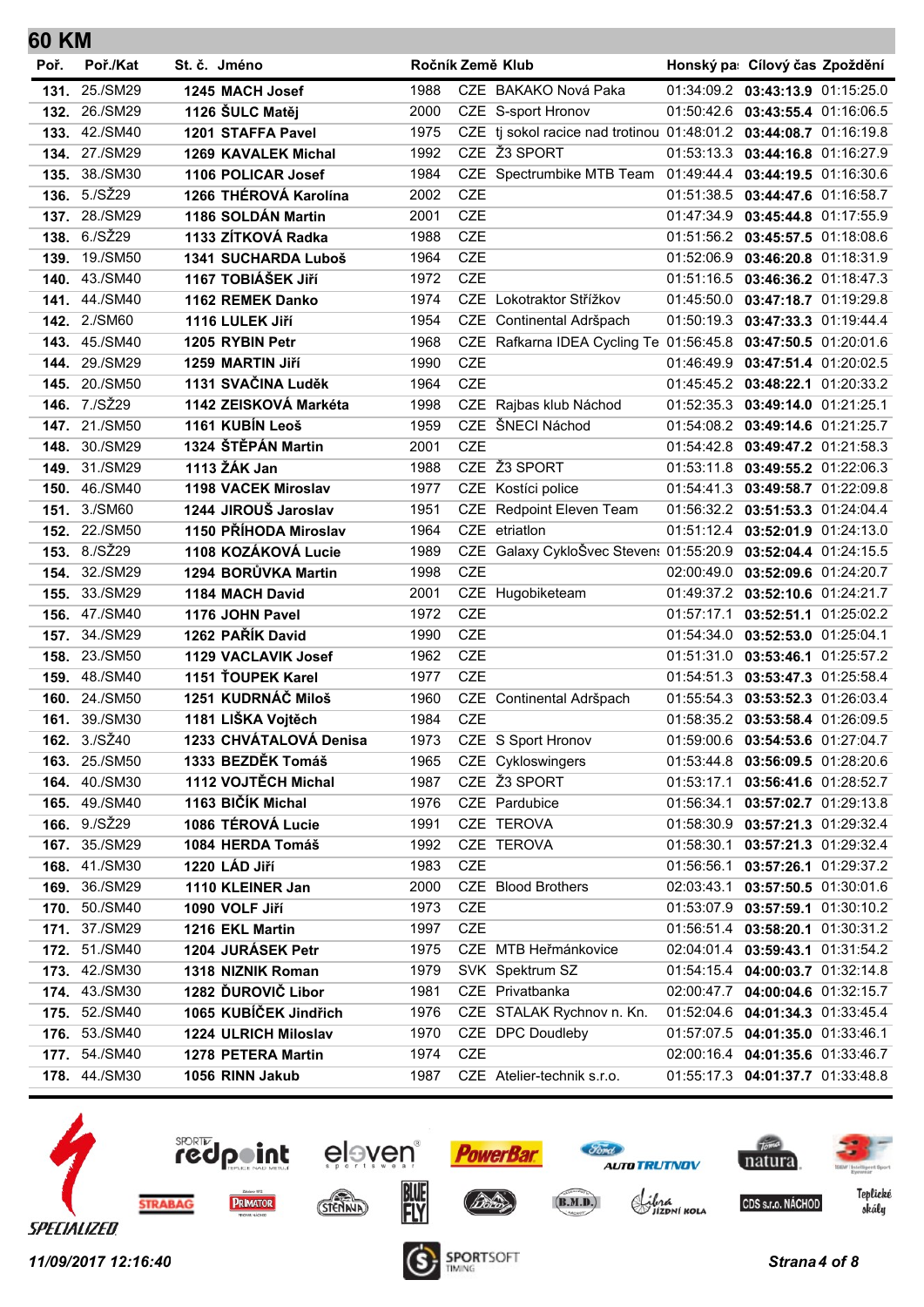| Poř. | Poř./Kat                       | St. č. Jméno |                                           | Ročník Země Klub |            |                          | Honský pa: Cílový čas Zpoždění                                           |  |
|------|--------------------------------|--------------|-------------------------------------------|------------------|------------|--------------------------|--------------------------------------------------------------------------|--|
| 179. | 38./SM29                       |              | 1115 VÍTEK Martin                         | 1992             |            | CZE Ž3 SPORT             | 01:53:10.8  04:01:57.0  01:34:08.1                                       |  |
|      | 180. 4./SŽ40                   |              | 1170 KRÁLOVÁ Silvie                       | 1975             | <b>CZE</b> |                          | 01:57:09.1   04:01:57.4   01:34:08.5                                     |  |
| 181. | 26./SM50                       |              | 1168 PETR Milan                           | 1958             | <b>CZE</b> |                          | 01:59:32.2   04:02:16.2   01:34:27.3                                     |  |
| 182. | 45./SM30                       |              | 1349 HORÁČEK Jakub                        | 1983             | <b>CZE</b> |                          | 01:57:00.9 04:02:33.0 01:34:44.1                                         |  |
| 183. | 55./SM40                       |              | 1100 KHOREL Jaroslav                      | 1970             | <b>CZE</b> |                          | 02:00:33.4  04:02:41.6  01:34:52.7                                       |  |
| 184. | 56./SM40                       |              | 1315 REJHOLD Roman                        | 1973             |            | CZE Galerie Luxfer       | 02:04:42.4  04:03:25.5  01:35:36.6                                       |  |
| 185. | 39./SM29                       |              | 1042 ŠTĚPÁNEK Marek                       | 2001             |            | CZE AEROTEC              | 01:30:16.9 04:04:10.0 01:36:21.1                                         |  |
| 186. | 46./SM30                       |              | 1228 BITTNER Aleš                         | 1986             |            | CZE Trutnov              | 02:00:18.8  04:04:28.1  01:36:39.2                                       |  |
|      | 187. 27./SM50                  |              | 1303 HEJNYŠ Miroslav                      | 1960             |            | CZE Spartak Police       | 02:00:46.4  04:04:35.0  01:36:46.1                                       |  |
|      | 188. 28./SM50                  |              | 1323 RÝGL Pavel                           | 1961             |            | CZE VORTEX BIKE TEAM     | 01:57:19.2 04:05:57.8 01:38:08.9                                         |  |
| 189. | 4./SM60                        |              | 1103 BERAN Olda                           | 1950             |            | CZE GIANT Pítrs bikes    | 01:59:01.7 04:06:01.4 01:38:12.5                                         |  |
| 190. | 57./SM40                       |              | 1308 OBST Jiří                            | 1969             |            | CZE Continental Adršpach | 02:04:52.8  04:06:12.7  01:38:23.8                                       |  |
| 191. | 40./SM29                       |              | 1307 OBST Jiří                            | 2002             |            | CZE Continental Adršpach | 02:01:12.4 04:06:25.0 01:38:36.1                                         |  |
| 192. | 58./SM40                       |              | 1169 HARTMAN Tomáš                        | 1969             | CZE        |                          | 01:59:21.1 04:06:38.9 01:38:50.0                                         |  |
| 193. | 47./SM30                       |              | 1246 PULEC Pavel                          | 1982             | <b>CZE</b> |                          | 01:58:39.0 04:06:50.9 01:39:02.0                                         |  |
| 194. | 59./SM40                       |              | 1276 NOVOTNÝ Petr                         | 1976             |            | CZE Gothaj               | 02:05:14.4  04:07:25.5  01:39:36.6                                       |  |
| 195. | 29./SM50                       |              | 1089 POZNÍK Marcel                        | 1963             | <b>CZE</b> |                          | 02:01:38.8  04:07:33.4  01:39:44.5                                       |  |
| 196. | 30./SM50                       |              | <b>1179 PODSTAVEC Michal</b>              | 1960             |            | CZE Zbečník              | 02:03:07.6  04:07:49.7  01:40:00.8                                       |  |
|      | 197. 60./SM40                  |              | 1247 SVOBODA Jaroslav                     | 1977             |            | CZE Techko CZ            | 01:59:54.5  04:08:30.9  01:40:42.0                                       |  |
| 198. | 4./SŽ30                        |              | 1286 JANCARKOVA Tereza                    | 1982             | <b>CZE</b> |                          | 02:11:20.9 04:08:32.9 01:40:44.0                                         |  |
|      | 199. 61./SM40                  |              | 1194 MALÝ Pavel                           | 1976             | <b>CZE</b> |                          | 01:59:03.3 04:08:46.9 01:40:58.0                                         |  |
| 200. | 5./SŽ40                        |              | 1096 ŠIMKOVÁ Šárka                        | 1970             |            | CZE CykloŠkoda           | 02:07:09.5  04:08:52.7  01:41:03.8                                       |  |
| 201. | 62./SM40                       |              | 1149 PROKOP Jan                           | 1973             | <b>CZE</b> |                          | 01:58:18.3 04:09:04.0 01:41:15.1                                         |  |
| 202. | 63./SM40                       |              | 1099 EXNER Pavel                          | 1969             | <b>CZE</b> |                          | 02:06:03.1  04:11:19.1  01:43:30.2                                       |  |
| 203. | 6./SZ40                        |              | 1067 JUCHELKOVÁ lveta                     | 1970             |            | CZE Růženky              | 02:05:15.0  04:11:22.7  01:43:33.8                                       |  |
| 204. | 5./SM60                        |              | 1098 HEDVÍK Luděk                         | 1957             | <b>CZE</b> |                          | 02:03:16.0  04:12:10.1  01:44:21.2                                       |  |
| 205. | 31./SM50                       |              | 1051 UHER Michal                          | 1960             |            | CZE Lékárna Zásmuky      | 01:55:13.6   04:12:11.3   01:44:22.4                                     |  |
| 206. | 64./SM40                       |              | 1337 ŠKODA Martin                         | 1975             |            | CZE MTB Provodov         | 02:07:53.9 04:12:29.6 01:44:40.7                                         |  |
| 207. | 5./SŽ30                        |              | 1309 DOSTÁLOVÁ Jana                       | 1979             | <b>CZE</b> |                          | 02:06:32.6  04:14:51.0  01:47:02.1                                       |  |
|      | 208. 48./SM30                  |              | 1213 ŘEZNÍČEK Radovan                     | 1978             | <b>CZE</b> | CZE VSS Přírodověda      | 02:03:06.9  04:15:58.7  01:48:09.8                                       |  |
| 209. | 49./SM30                       |              | 1272 KRÁL Luboš                           | 1984             |            |                          | 02:03:13.9  04:16:27.1  01:48:38.2                                       |  |
| 210. | 65./SM40                       |              | 1070 KUTIL Libor                          | 1969             |            | CZE SKP Suchdol          | 02:05:38.3  04:17:43.0  01:49:54.1                                       |  |
|      | 211. 66./SM40<br>212. 67./SM40 |              | 1066 ŠEDA Miroslav<br>1332 SEDLÁČEK Pavel | 1974             |            | CZE SDH Vysoká u Holic   | 02:05:19.8  04:18:08.1  01:50:19.2<br>02:06:14.4  04:18:35.2  01:50:46.3 |  |
|      | 213. 7./SŽ40                   |              | 1327 FLOUSKOVÁ Markéta                    | 1971<br>1976     | CZE        | CZE Cykloswingers        | 02:03:11.0 04:18:57.3 01:51:08.4                                         |  |
|      | 214. 68./SM40                  |              | 1178 MACEK Aleš                           | 1971             | CZE        |                          | 02:02:02.8  04:19:38.7  01:51:49.8                                       |  |
|      | 215. 69./SM40                  |              | 1190 BARTOŠ Michal                        | 1977             | <b>CZE</b> |                          | 02:19:36.6 04:21:17.6 01:53:28.7                                         |  |
|      | 216. 6./SŽ30                   |              | 1192 MOŠNIČKOVÁ Zuzana                    | 1981             |            | CZE CC Charlie Praha     | 04:21:26.3 01:53:37.4                                                    |  |
|      | 217. 41./SM29                  |              | 1200 GLAS Adam                            | 1989             | CZE        |                          | 02:05:12.1  04:23:26.9  01:55:38.0                                       |  |
|      | 218. 42./SM29                  |              | 1114 DRAŠNAR Michal                       | 1997             |            | CZE Chaloupka Zdoňov     | 02:05:21.6  04:23:45.2  01:55:56.3                                       |  |
|      | 219. 70./SM40                  |              | 1210 HRDLIČKA David                       | 1975             | CZE        |                          | 02:10:08.2 04:23:45.6 01:55:56.7                                         |  |
|      | 220. 7./SŽ30                   |              | 1122 KOŘÍNKOVÁ Ivona                      | 1986             | CZE        |                          | 02:07:18.3  04:24:27.3  01:56:38.4                                       |  |
|      | 221. 32./SM50                  |              | 1123 DE GROOT Anne                        | 1959             |            | NED Bushbikers           | 02:01:13.3  04:25:10.3  01:57:21.4                                       |  |
|      | 222. 10./SŽ29                  |              | 1155 VACKOVÁ Martina                      | 1996             | CZE        |                          | 02:09:44.7  04:25:31.9  01:57:43.0                                       |  |
|      | 223. 71./SM40                  |              | 1226 JANDA Pavel                          | 1969             |            | CZE Ferdinand            | 02:02:54.7 04:25:32.9 01:57:44.0                                         |  |
|      |                                |              |                                           |                  |            |                          |                                                                          |  |

**60 KM**



**224.** 33./SM50 **1094 RINN Petr** 1966 CZE Continental Adršpach 02:03:38.2 **04:26:14.7** 01:58:25.8 **225.** 72./SM40 **1322 ROJKOVIČ Michal** 1973 CZE EMA Team 02:05:17.8 **04:26:26.8** 01:58:37.9 **226.** 73./SM40 **1208 MARCOL Daniel** 1968 CZE 02:07:39.9 **04:27:32.9** 01:59:44.0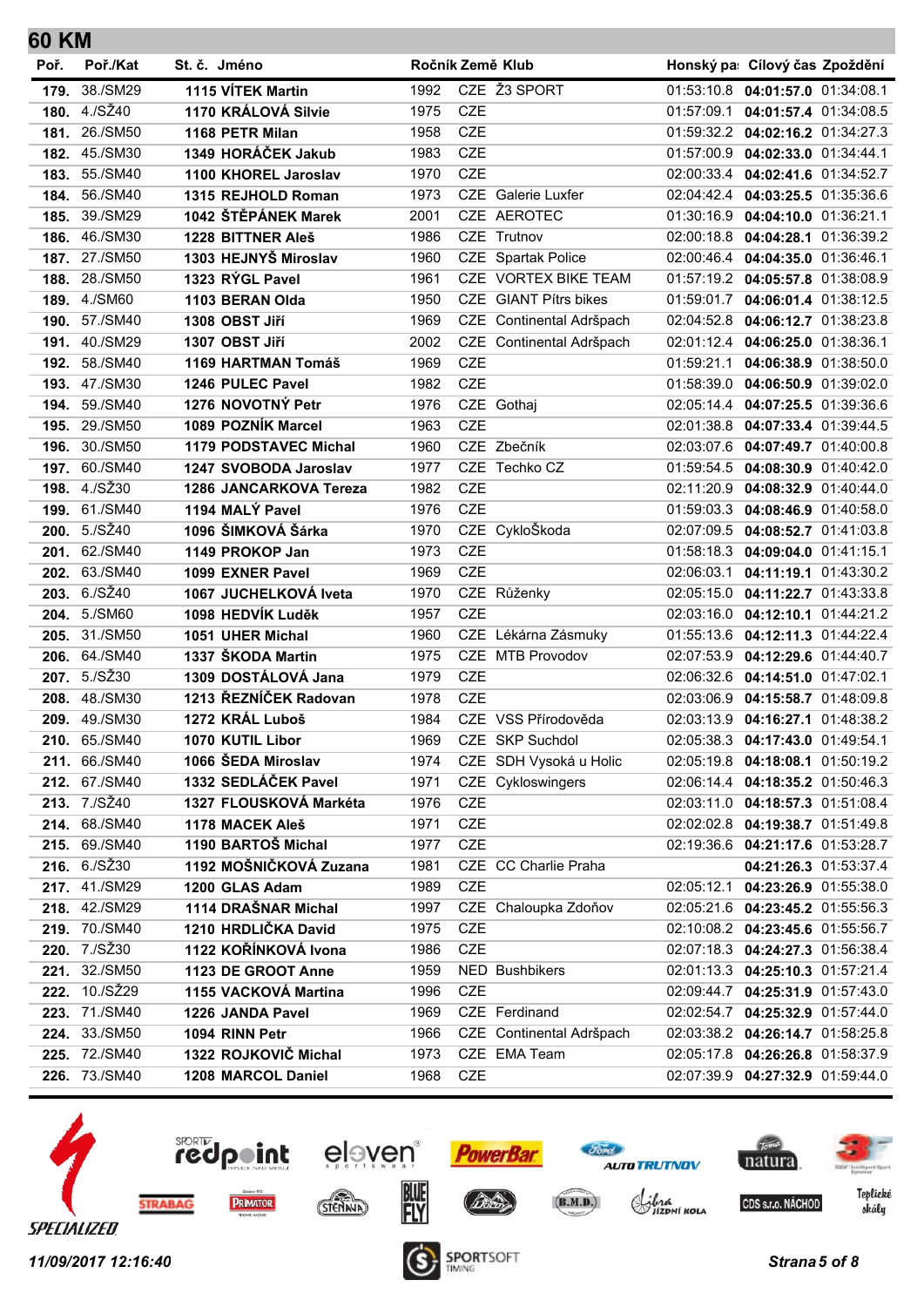## **60 KM**

| Poř. | Poř./Kat      | St. č. Jméno                   | Ročník Země Klub |            |                          |            | Honský pa: Cílový čas Zpoždění       |  |
|------|---------------|--------------------------------|------------------|------------|--------------------------|------------|--------------------------------------|--|
| 227. | 8./SZ30       | 1339 BRYKSÍ Barbora            | 1979             | <b>CZE</b> |                          |            | 04:29:13.6 02:01:24.7                |  |
|      | 228. 34./SM50 | 1105 HOUŠTĚK Martin            | 1965             | <b>CZE</b> |                          |            | 02:08:20.0  04:32:10.2  02:04:21.3   |  |
| 229. | 9./SŽ30       | 1076 KNEDLÍKOVÁ Zuzana         | 1980             | <b>CZE</b> |                          |            | 02:08:18.4  04:32:10.3  02:04:21.4   |  |
| 230. | 35./SM50      | 1284 TOMALÍK Václav            | 1963             |            | CZE DENTI                |            | 02:08:27.6  04:32:18.2  02:04:29.3   |  |
| 231. | 36./SM50      | 1137 MORÁVEK Petr              | 1967             | <b>CZE</b> |                          |            | 02:21:41.0 04:32:20.1 02:04:31.2     |  |
| 232. | 50./SM30      | 1346 KRÁL Martin               | 1985             |            | CZE Postřižinský         |            | 02:01:05.3  04:33:12.2  02:05:23.3   |  |
| 233. | 74./SM40      | 1157 HANUŠ Libor               | 1974             |            | CZE TT Janovicky         |            | 02:10:54.0  04:34:24.1  02:06:35.2   |  |
| 234. | 51./SM30      | 1119 SILVAN Tomáš              | 1983             |            | CZE Ž3 SPORT             | 02:11:19.0 | 04:34:26.4 02:06:37.5                |  |
|      | 235. 43./SM29 | 1118 SILVAN Petr               | 1990             |            | CZE Ž3 SPORT             |            | 02:11:19.8  04:34:26.4  02:06:37.5   |  |
|      | 236. 44./SM29 | <b>1222 NEUMANN Filip</b>      | 1994             | <b>CZE</b> |                          |            | 02:16:51.7 04:35:09.8 02:07:20.9     |  |
|      | 237. 37./SM50 | <b>1152 LAURYN Petr</b>        | 1967             | <b>CZE</b> |                          |            | 02:05:45.7  04:35:25.4  02:07:36.5   |  |
| 238. | 52./SM30      | <b>1107 SYKACEK Vit</b>        | 1978             |            | CZE Gothaj               | 02:11:46.0 | 04:36:10.9 02:08:22.0                |  |
|      | 239. 38./SM50 | <b>1134 FELCMAN Vladimír</b>   | 1965             | <b>CZE</b> |                          |            | 02:10:02.9  04:37:56.0  02:10:07.1   |  |
|      | 240, 45./SM29 | <b>1347 LAURYN Dominik</b>     | 1998             | <b>CZE</b> |                          |            | 02:11:23.7 04:38:36.5 02:10:47.6     |  |
|      | 241. 53./SM30 | 1062 KUČERA Michal             | 1985             | <b>CZE</b> |                          |            | 01:51:44.2 04:39:39.4 02:11:50.5     |  |
| 242. | 6./SM60       | 1125 HORYNA Jiří               | 1952             | <b>CZE</b> |                          |            | 02:09:37.5  04:40:55.7  02:13:06.8   |  |
|      | 243. 46./SM29 | 1082 JADRNÝ Radek              | 1999             | <b>CZE</b> |                          |            | 02:35:04.4  04:41:02.8  02:13:13.9   |  |
|      | 244. 54./SM30 | 1314 TERHEŠ Pavel              | 1986             | <b>CZE</b> |                          |            | 02:08:52.3  04:41:19.3  02:13:30.4   |  |
|      | 245. 47./SM29 | 1138 PATRNÝ Ladislav           | 1990             |            | CZE Continental Adršpach |            | 02:16:25.1  04:41:19.5  02:13:30.6   |  |
| 246. | 55./SM30      | 1292 MUSÍLEK Tomáš             | 1981             | <b>CZE</b> |                          |            | 02:06:41.8  04:41:32.1  02:13:43.2   |  |
|      | 247. 48./SM29 | 1092 POP Martin                | 1992             |            | CZE SDH Klučov           |            | 02:06:26.9 04:42:06.6 02:14:17.7     |  |
| 248. | 56./SM30      | 1236 ŠIMON Pavel               | 1980             | <b>CZE</b> |                          |            | 02:09:20.3  04:44:12.7  02:16:23.8   |  |
| 249. | 7./SM60       | 1073 KLEINER Miloš             | 1950             |            | CZE Velké Petrovice      |            | 02:21:13.8  04:44:15.9  02:16:27.0   |  |
| 250. | 57./SM30      | 1281 ŠTĚPÁNEK Marek            | 1987             | <b>CZE</b> |                          |            | 04:44:23.4 02:16:34.5                |  |
|      | 251. 11./SŽ29 | 1085 TÉROVÁ Michaela           | 1994             |            | CZE TEROVA               |            | 02:18:18.7 04:44:59.2 02:17:10.3     |  |
| 252. | 39./SM50      | 1083 TÉR Dušan                 | 1965             |            | CZE TEROVA               |            | 02:18:15.4  04:44:59.7  02:17:10.8   |  |
| 253. | 75./SM40      | 1338 ŠIMON Petr                | 1968             |            | CZE MTB Provodov         |            | 02:21:12.5 04:47:52.0 02:20:03.1     |  |
| 254. | 40./SM50      | 1060 RUS Richard               | 1967             |            | CZE Apache LOKO Trutnov  |            | 02:19:37.3  04:48:06.1  02:20:17.2   |  |
|      | 255. 49./SM29 | 1311 VALEŠ Martin              | 1988             |            | CZE CDS NÁCHOD           |            | 02:06:19.7  04:51:00.1  02:23:11.2   |  |
| 256. | 50./SM29      | 1312 RÝDL Jaroslav             | 1988             |            | CZE SDH Horní Rybníky    |            | 02:06:21.4  04:51:00.4  02:23:11.5   |  |
|      | 257. 8./SM60  | 1350 FOJTŮ Pavel               | 1947             | <b>CZE</b> |                          |            | 02:20:30.7  04:51:00.7  02:23:11.8   |  |
| 258. | 12./SŽ29      | 1061 SICHROVSKÁ Ester          | 1988             | <b>CZE</b> |                          |            | 02:14:56.4  04:51:40.7  02:23:51.8   |  |
|      | 259. 10./SŽ30 | 1180 VACKOVÁ Helena            | 1982             | CZE redp   |                          |            | 02:19:33.9   04:55:36.1   02:27:47.2 |  |
|      | 260. 51./SM29 | 1079 ŽĎÁRSKÝ Jan               | 2001             | CZE        |                          |            | 02:23:32.7 04:57:48.5 02:29:59.6     |  |
|      | 261. 76./SM40 | 1175 JAKUBEC Martin            | 1973             | <b>CZE</b> |                          |            | 02:25:04.1  04:59:56.6  02:32:07.7   |  |
|      | 262. 41./SM50 | 1212 JIRUŠKA Roman             | 1965             |            | CZE Regal bike           |            | 02:16:57.9 05:00:42.4 02:32:53.5     |  |
|      | 263. 8./SŽ40  | 1078 LINHARTOVÁ Markéta        | 1977             | <b>CZE</b> |                          |            | 02:20:40.2  05:02:42.7  02:34:53.8   |  |
|      | 264. 52./SM29 | 1355 ŘEHÁČEK Michal            | 1992             |            | CZE www.mlynteplice.cz   |            | 02:22:44.7 05:04:29.3 02:36:40.4     |  |
|      | 265. 53./SM29 | 1293 RYBA Adam                 | 1989             |            | POL Mieroszów Bike Team  |            | 02:26:39.8  05:04:47.6  02:36:58.7   |  |
|      | 266. 77./SM40 | 1145 JURÁNEK VON BACHNER M1976 |                  | <b>CZE</b> |                          |            | 02:44:22.9 05:15:19.4 02:47:30.5     |  |
|      | 267. 58./SM30 | 1277 KAPLAN Jiří               | 1987             |            | CZE Continental Adršpach |            | 02:21:02.8  05:20:02.9  02:52:14.0   |  |
|      | 268. 78./SM40 | 1265 KAPLAN Michal             | 1977             | <b>CZE</b> |                          |            | 02:21:04.6  05:20:02.9  02:52:14.0   |  |
|      | 269. 54./SM29 | 1218 SEDLÁČEK Petr             | 1991             |            | CZE DPC Doudleby         |            | 02:31:54.4  05:20:21.6  02:52:32.7   |  |
|      | 270. 9./SM60  | 1071 DRAŠNAR František         | 1954             |            | CZE Chaloupka Zdoňov     |            | 02:27:04.8  05:22:36.7  02:54:47.8   |  |
|      | 271. 9./SŽ40  | 1330 OTTOVÁ Ivana              | 1976             |            | CZE LERIKA               |            | 02:32:36.7 05:25:18.7 02:57:29.8     |  |
|      | 272. 79./SM40 | 1331 PROUZA Martin             | 1973             |            | CZE Cykloswingers        |            | 02:32:37.6 05:26:31.4 02:58:42.5     |  |
|      | 273. 42./SM50 | 1214 ANTOŠ Milan               | 1961             | CZE        |                          |            | 02:25:01.0  05:29:17.1  03:01:28.2   |  |
|      | 274. 59./SM30 | 1136 STROBACH Michal           | 1983             | CZE        |                          |            | 02:21:44.1  05:30:46.4  03:02:57.5   |  |
|      |               |                                |                  |            |                          |            |                                      |  |

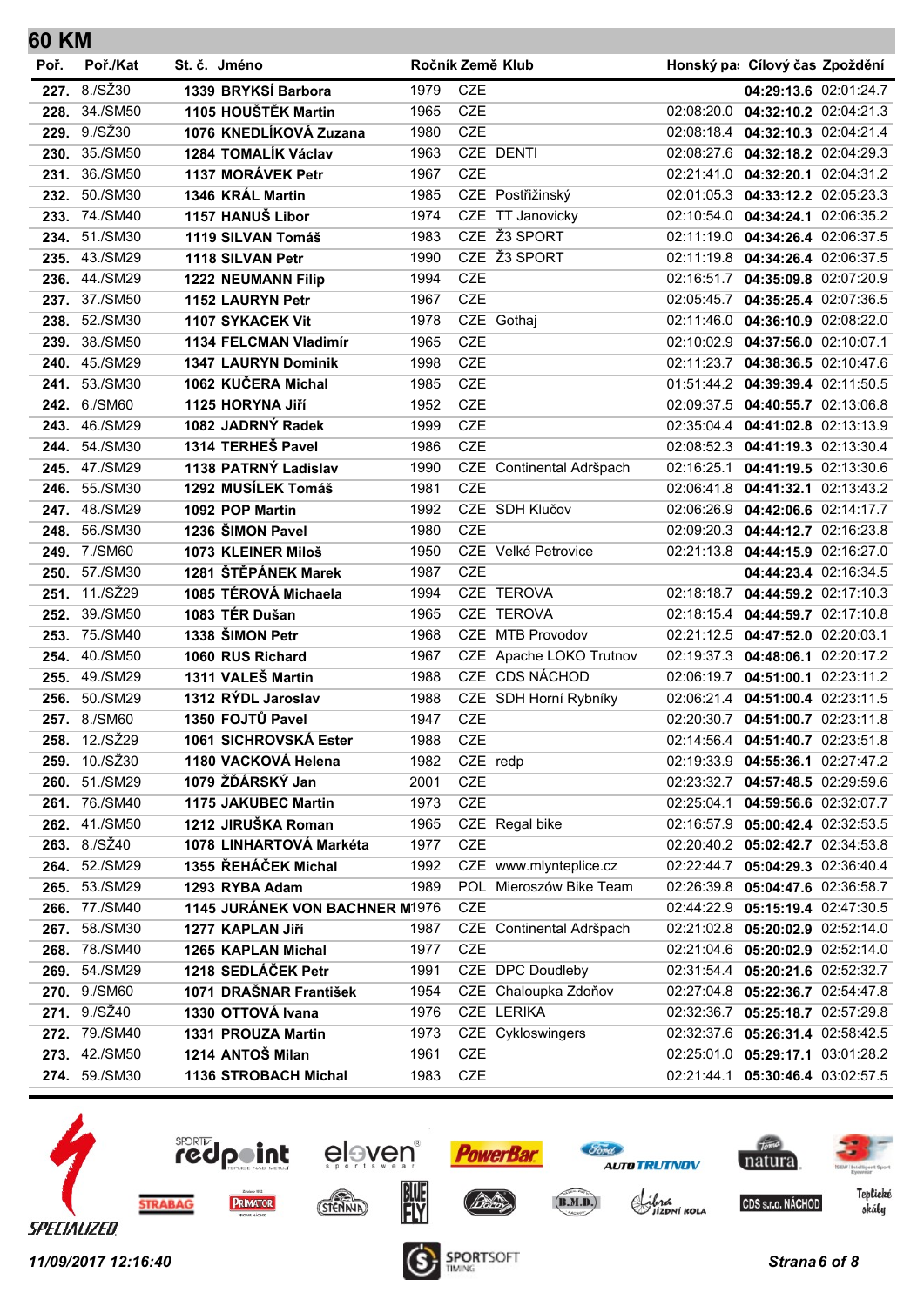| <b>60 KM</b> |                            |                                         |              |                          |                             |                |                                      |
|--------------|----------------------------|-----------------------------------------|--------------|--------------------------|-----------------------------|----------------|--------------------------------------|
| Poř.         | Poř./Kat                   | St. č. Jméno                            |              |                          | Ročník Země Klub            |                | Honský pa: Cílový čas Zpoždění       |
|              | 275. 80./SM40              | 1329 STRELEC Martin                     | 1970         |                          | CZE Cykloswingers           |                | 02:32:49.3  05:30:49.4  03:03:00.5   |
|              | 276. 55./SM29              | 1270 LUŠTICKÝ Jan                       | 1988         | <b>CZE</b>               |                             |                | 02:19:35.7  05:34:00.8  03:06:11.9   |
| 277.         | 56./SM29                   | 1101 VALENTA Petr                       | 1996         | <b>CZE</b>               |                             |                | 02:40:28.1  05:34:56.7  03:07:07.8   |
|              | 278. 60./SM30              | 1345 SOCHŮREK Petr                      | 1978         | CZE                      |                             |                | 05:35:02.0 03:07:13.1                |
|              | 279. 10./SŽ40              | 1221 TAUTZOVÁ Iveta                     | 1973         |                          | CZE Kostíci police          |                | 02:42:45.5 05:35:19.5 03:07:30.6     |
|              | 280. 43./SM50              | 1290 KÁRA Petr                          | 1966         | <b>CZE</b>               |                             |                | 02:33:37.8   05:37:16.3   03:09:27.4 |
|              | 281. 61./SM30              | 1358 ŠIMON Sebastian                    | 1979         | <b>CZE</b>               |                             |                | 02:36:51.0 05:40:54.3 03:13:05.4     |
| 282.         | 62./SM30                   | 1140 KŘIČKA Martin                      | 1980         |                          | CZE TGS                     |                | 02:48:42.6 05:54:08.4 03:26:19.5     |
|              | 283. 81./SM40              | 1229 BUCHAR Filip                       | 1973         |                          | CZE AFO                     |                | 05:56:47.0 03:28:58.1                |
|              | 284. 13./SŽ29              | 1241 HEŘMÁNKOVÁ Růžena                  | 1993         |                          | CZE ŘÍZCI Pavlišov          |                | 03:35:20.8 07:38:43.9 05:10:55.0     |
|              | <b>SM29</b>                | 1002 HORÁČEK Jan                        | 1992         |                          | CZE Rajec allivictus        |                | <b>DNS</b>                           |
|              | <b>SM29</b>                | 1027 KUDRNÁČ Tomáš                      | 1989         |                          | <b>CZE BeManiax MADBIKE</b> |                | <b>DNS</b>                           |
|              | <b>SM29</b>                | 1041 LAURYN Radek                       | 1997         |                          | CZE Vella Team              |                | <b>DNS</b>                           |
|              | <b>SM40</b>                | 1045 GALOVICH Peter                     | 1975         | <b>SVK</b>               |                             |                | <b>DNS</b>                           |
|              | <b>SM50</b>                | 1052 ZVOLSKÝ Roman                      | 1965         |                          | CZE Kellys Bikeranch Team   |                | <b>DNS</b>                           |
|              | <b>SM50</b>                | 1058 FOGLAR Jaroslav                    | 1965         | <b>CZE</b>               |                             |                | <b>DNS</b>                           |
|              | <b>SM40</b>                | 1064 1 SCHMIDT Ondrej                   | 1975         |                          | CZE M4Bike                  |                | <b>DNS</b>                           |
|              | SŽ30                       | 1069 1 ČERNÁ Lenka                      | 1981         |                          | CZE Sotesport               |                | <b>DNS</b>                           |
|              | <b>SM29</b>                | 1075 RIEGER Bohuslav                    | 1996         | <b>CZE</b>               |                             |                | <b>DNS</b>                           |
|              | <b>SM30</b>                | 1077 HEŘMANSKÝ Jan                      | 1979         | <b>CZE</b>               |                             |                | <b>DNS</b>                           |
|              | <b>SM29</b>                | 1080 VÁŇA Dalibor                       | 1988         |                          | CZE Hradec Králové          |                | <b>DNS</b>                           |
|              | <b>SM40</b>                | 1091 SKALICKÝ Michael                   | 1968         |                          | CZE KS Pardubice            |                | <b>DNS</b>                           |
|              | <b>SM40</b>                | 1093 BROŽ Vítězslav                     | 1970         | CZE                      |                             |                | <b>DNS</b>                           |
|              | <b>SM40</b>                | 1097 1 POHAN Zdeněk                     | 1973         | <b>CZE</b>               |                             |                | <b>DNS</b>                           |
|              | <b>SM40</b>                | 1102 ZAHARIEV Pavlin                    | 1969         | <b>BUL</b>               |                             |                | <b>DNS</b>                           |
|              | <b>SM29</b><br><b>SM40</b> | 1109 DVOŘÁČEK Tomáš<br>1146 KOŠTÁL Jiří | 1991<br>1970 | <b>CZE</b><br><b>CZE</b> |                             |                | <b>DNS</b>                           |
|              | <b>SM29</b>                | 1147 11                                 | 1990         | <b>CZE</b>               |                             |                | <b>DNS</b>                           |
|              | <b>SM50</b>                | 1160 1 ŠKODA Milan                      | 1966         |                          | CZE Redpoint Eleven Team    |                | <b>DNS</b><br><b>DNS</b>             |
|              | <b>SM40</b>                | 1182 ŽĎÁRSKÝ Karel                      | 1972         | <b>CZE</b>               |                             |                | <b>DNS</b>                           |
|              | <b>SM40</b>                | 1202 RYBA Jiří                          | 1973         |                          | CZE Continental Adršpach    |                | <b>DNS</b>                           |
|              | <b>SM30</b>                | 1203 KRIŠŤÁK David                      | 1987         | <b>SVK</b>               |                             |                | <b>DNS</b>                           |
|              | SŽ40                       | 1234 PEŠINOVÁ Jitka                     | 1977         |                          | CZE Redpoint Eleven Team    |                | <b>DNS</b>                           |
|              | <b>SM30</b>                | 1296 MÁLEK Ondřej                       | 1981         | CZE                      |                             |                | <b>DNS</b>                           |
|              | <b>SM50</b>                | 1120 KROUPA Milan                       | 1967         | <b>CZE</b>               |                             | 02:15:01.5     | <b>DNF</b>                           |
|              | <b>SM30</b>                | 1158 VALÁŠEK Tomáš                      | 1981         |                          | CZE P.P.P.                  |                | <b>DNF</b>                           |
|              | <b>SM40</b>                | 1189 LIŠKUTÍN Pavel                     | 1977         |                          | CZE Brno                    | 02:19:38.8     | <b>DNF</b>                           |
|              | <b>SM40</b>                | 1223 BENKO Martin                       | 1974         | CZE                      |                             | 02:44:28.0 DNF |                                      |
|              | <b>SM29</b>                | <b>1227 MICHALEC Petr</b>               | 1995         |                          | CZE GIANT Pítrs bikes       |                | <b>DNF</b>                           |
|              | <b>SM29</b>                | 1240 HŮZA Jiří                          | 1992         | CZE                      |                             |                | <b>DNF</b>                           |
|              | <b>SM30</b>                | 1242 RAK Jan                            | 1987         |                          | CZE ŘÍZCI Pavlišov          | 03:33:51.5     | <b>DNF</b>                           |
|              | <b>SM30</b>                | 1249 PALAS Jan                          | 1985         |                          | CZE Pally Racing Team       | 01:29:37.5 DNF |                                      |
|              | SŽ <sub>29</sub>           | 1264 KUBÍNOVÁ Markéta                   | 1998         | CZE                      |                             | 02:05:26.9     | <b>DNF</b>                           |
|              | SŽ40                       | 1271 SUCHÁNKOVÁ Lenka                   | 1968         |                          | CZE Bike club Svitavy       |                | <b>DNF</b>                           |
|              | <b>SM30</b>                | 1283 JENIŠTA Daniel                     | 1986         | <b>CZE</b>               |                             |                | <b>DNF</b>                           |
|              | <b>SM50</b>                | 1305 HRDLIČKA JIří                      | 1964         |                          | CZE Kbely Cycling Team      | 01:07:52.5     | <b>DNF</b>                           |
|              | <b>SM50</b>                | 1316 MATÚŠ Petr                         | 1965         |                          | CZE INS Atelier Náchod      |                | <b>DNF</b>                           |
|              | <b>SM40</b>                | 1320 URBANEK Bohumír                    | 1971         | CZE                      |                             | 02:00:18.1 DNF |                                      |